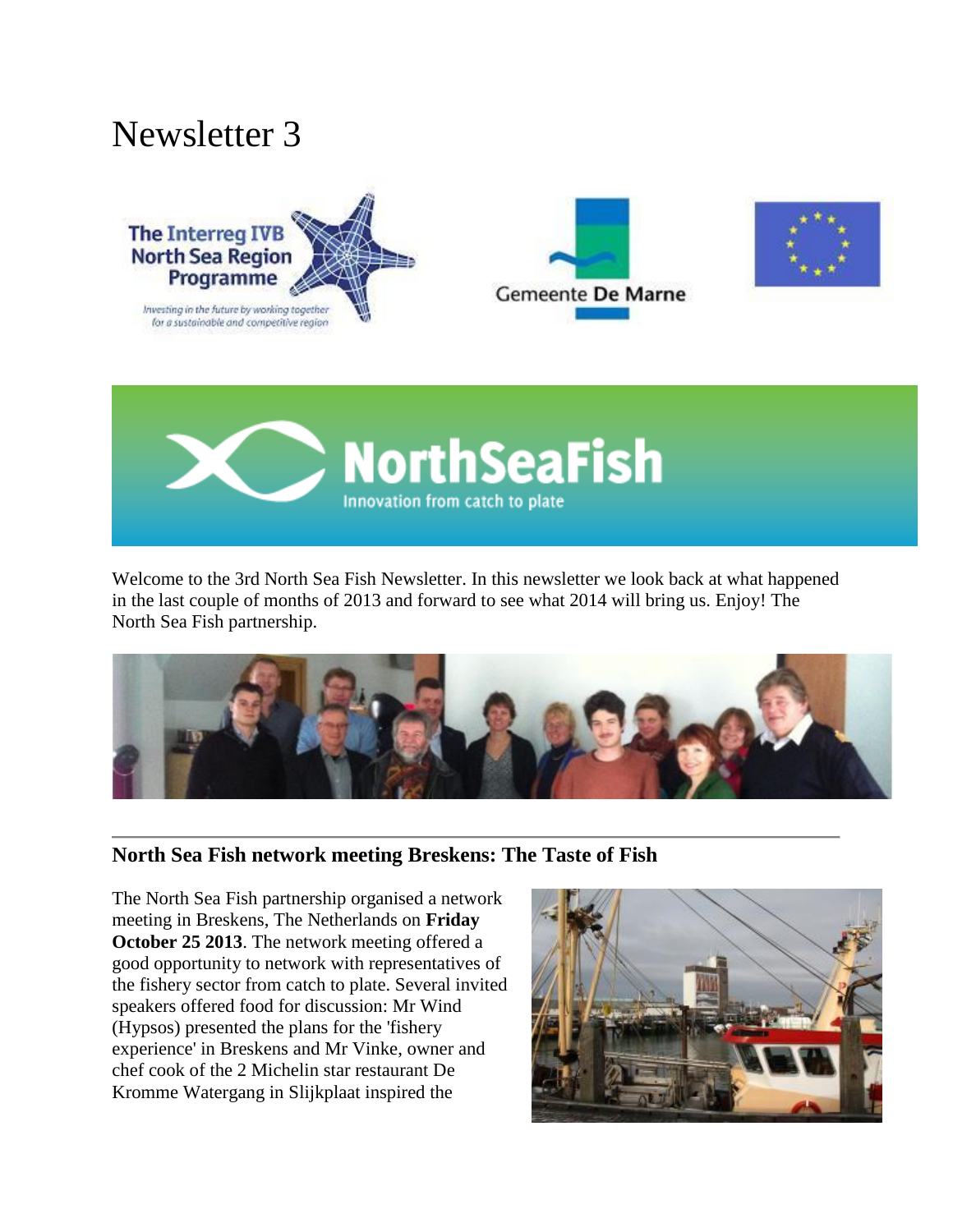audience with the "Taste of Fish". Flemish colleagues spoke about the valorisation of by-catch. After lunch 3 workshops dealt with specific NSF issues: `Fishery communities', 'Traceability' and 'Linking tourism and fisheries'. Read [more...](http://www.northseafish.eu/nsf-network-meeting-breskens-page/)

# **North Sea Fish project team meeting in Port of Hanstholm**

The project team meeting of the NSF partnership took place on September 4-5 in Hanstholm. The 6 North Sea Fish partner representatives visited Hanstholm harbour and discussed among



each other about the transnational output of North Sea Fish and prepared for the next network meeting. A separate meeting was arranged between Mr. Harm Evert Waalkens, Alderman of the Municipality of De Marne, North Sea Fish Lead Partner, Mrs. Lene Kjelgaard, Mayor of Municipality of Thisted and the President of the North Sea Commission Mr. Ole B. Sørensen, discussing items like port development and policy influence on local and national level, regional economics in relation to fishery, innovation and sustainability, and their views on the Common

European Fishery policy. The team also visited the fish auction. The auction uses two large auction halls which are continuously fed with fresh fish in crates. Some crates show the MSC label. Read [more...](http://www.northseafish.eu/news_north-sea-fish-in-hanstholm)

## **North Sea Fish presented at The Humber Seafood Summit 2013**

In September North Sea Fish project manager Roos Galjaard presented the North Sea Fish project and some first results to a broad audience during the Humber Seafood Summit 2013 which was held on the 18th and 19th of September. The event brought together a panel of respected industry and National Government speakers and delegates from across Europe. The **North Sea Fish final conference in September 2014** will be organised back to back with next years Humber Seafood Summit, starting with the North Sea Fish conference dinner on the 16th of September, the Conference day on the 17th and the Humber Seafood Summit on the 18th. This promises to become a couple of days worthwhile attending! Read [more...](http://www.northseafish.eu/news_humber-seafood-summit-2013)

## **SIF Demonstration on traceability**

Traceability is an important issue in sustainability within the fishery sector. The sustainability score is directly dependent on the information of the catch: the fishing area, the fishing technique, levels of bycatch, etc. In an ideal situation, a fish is fully traceable, from catch to plate. North Sea Fish partner ILVO (the Institute for Agricultural and Fisheries Research, based